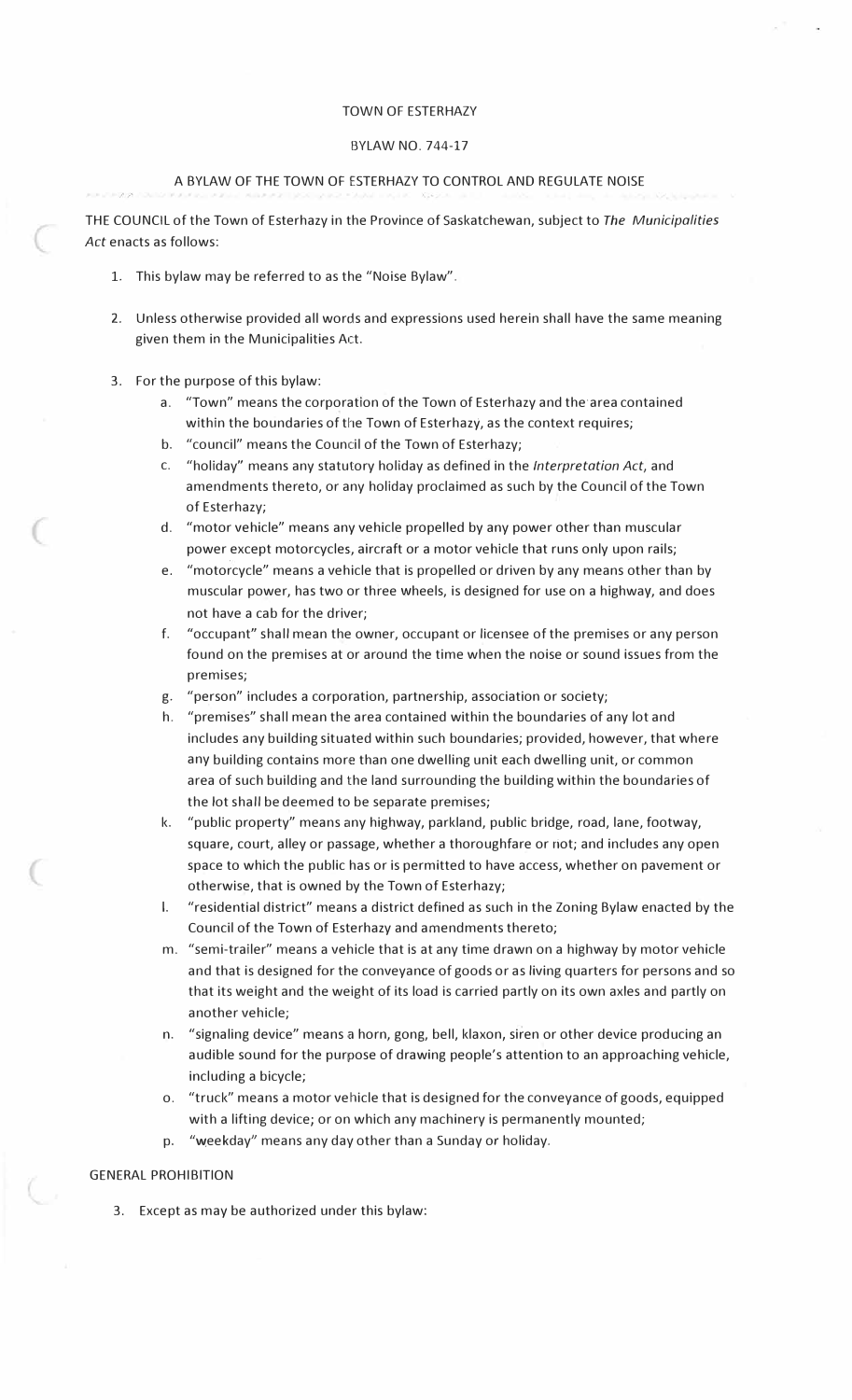- a. No person shall make, cause or permit any noise or sound on private or public property that unreasonably disturbs, or is likely to disturb the quiet, peace, rest, enjoyment, comfort or convenience of persons in the neighbourhood or vicinity.
- b. No person owning or controlling premises shall permit the use and occupation of those premises in a way that makes or causes any noise or sound that unreasonably disturbs or is likely to disturb the quiet, peace, rest, enjoyment, comfort or convenience of persons in the neighbourhood or vicinity.
- 4. In determining whether a noise or sound unreasonably disturbs or is likely to disturb the quiet, peace, rest, enjoyment, comfort or convenience of persons in the neighbourhood or vicinity, consideration may be given but is not limited to the:
	- a. type, volume and duration of the sound;
	- b. time of day and of the week;
	- c. nature and use of the surrounding area; and
	- d. the nature of the activity of persons being disturbed.

## DOMESTIC NOISES

- 5. Without restricting the generality of Section 3, no person shall operate or allow to be operated a lawn mower or leaf blower or a snow clearing device, powered by an engine of any type or a model aircraft driven by an internal combustion engine in any residential district between the hours of 11:00 o'clock in the evening and 6:30 o'clock of the next forenoon on weekdays and 11:00 o'clock in the evening and 7:30 o'dock in the forenoon of the following day which is a Sunday and holiday.
- 6. No person being the owner or occupant of any premises shall cause, allow or permit the sound of a howling, wailing or barking dog or the caterwauling of a cat or the cry of an animal or bird which can be heard by a person not on the same premises and which unreasonably disturbs or is likely to disturb the quiet, peace, rest, enjoyment, comfort or convenience of that person.
- 7. No person being the owner or occupant of any premises shall operate, or permit to be operated, or suffer to be operated, or allow to be operated, play or allow to be played, any radio, phonograph, record player, tape recorder, television set, musical instrument, or any other apparatus, appliance, device or machine used for the promotion or amplification of sound, either in or on private or public property in a location within or the immediate proximity of a residential district in such a manner that the same can be easily heard by an individual or member of the public who is not on the same premises from which such noise or sound emanated, and which unreasonably disturbs or is likely to disturb the quiet, peace, rest, enjoyment, comfort or convenience of that person.

#### CONSTRUCTION NOISES

8. Except in an emergency, no person shall carry on the construction, erection, demolition, alteration or repair of any type of building or structure which involves hammering, sawing, drilling or the use of any machine, tools or any other equipment or operate or allow to be operated a cement mixer, a cement mixer truck, a gravel crusher, a riveting machine, a trenching machine, a drag line, an air or steam compressor, a jackhammer or pneumatic drill, a tractor or bulldozer or any other tools, device or machine of a noisy nature, so as to create a noise which may be heard in any residence between the hours of 11:00 o'clock in the evening and 6:30 o'clock of the next forenoon on weekdays and 11:00 o'clock in the evening and 7:30 o'clock in the forenoon of the following day which is a Sunday or holiday.

### ADVERTISING NOISES

9. No person shall advertise any event or merchandise by ringing bells, blowing whistles,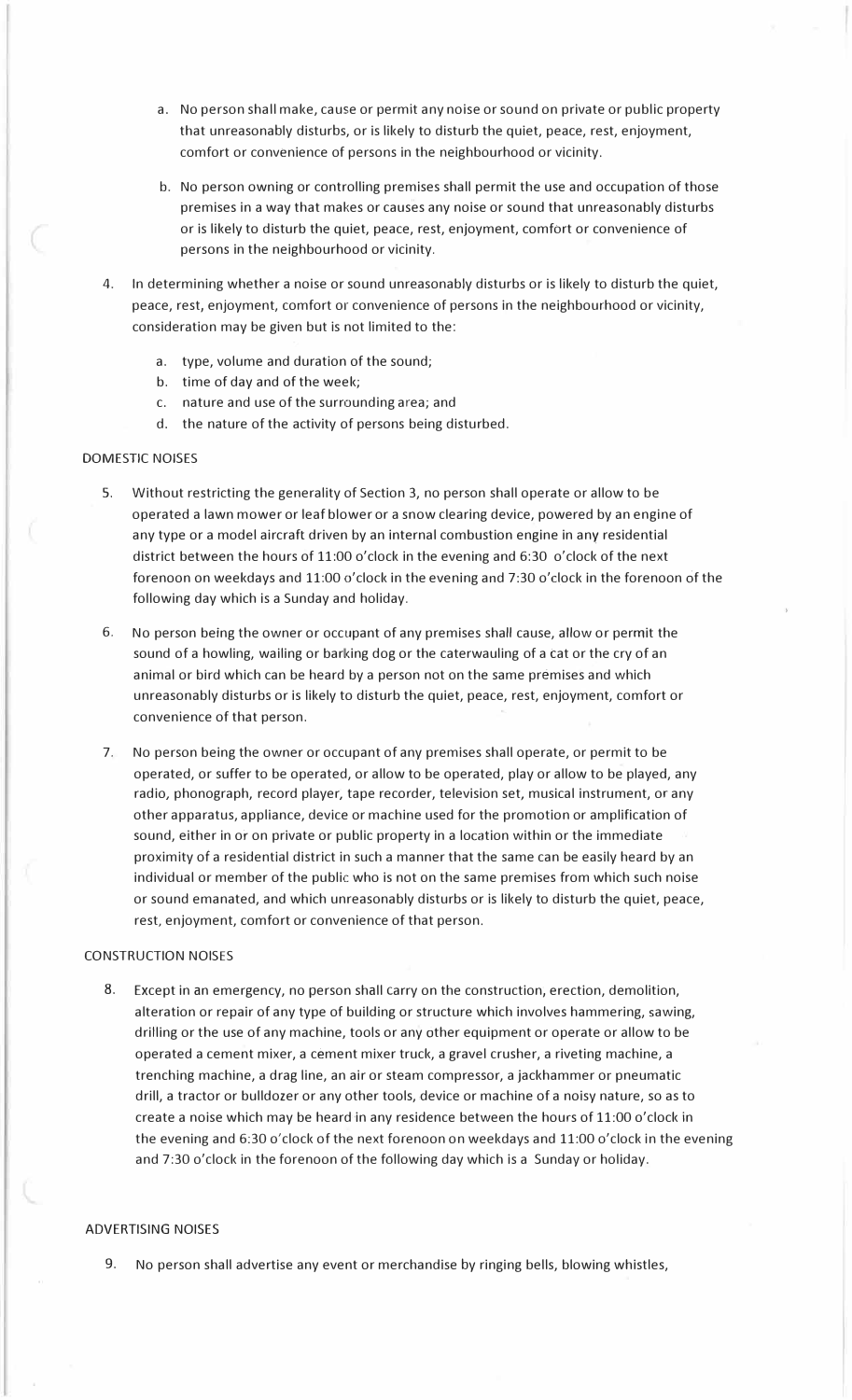calling loudly, playing music, playing any type of musical instrument, playing or using any type of noise-making instrument, or by the use of loudspeakers or other devices for the amplification of sound, or by any other audible means, on any street or other public place or in any building or premises with the intention or result that the sound therefrom shall be or is audible to persons using or frequenting any street or other public place.

### DIESEL MOTORS

- 10. No person shall allow the diesel motor on a tractor which pulls a trailer or on a semi-trailer truck, or any other truck, to remain running for longer than 30 minutes while the tractor trailer, or tractor alone, or truck, is stationary in a residential district.
- 11. Except as provided under Section 10 hereof, no person shall allow the diesel motor of any motor vehicle to remain running for longer than 30 minutes while the motor vehicle is stationary in a residential district.

#### EXEMPTIONS

- 12. The provisions of this bylaw shall not apply to:
	- a. the ringing of bells in churches, religious establishments and schools;
	- b. the moderate use of musical instruments to call attention to an opportunity to contribute to a collection made for a charitable undertaking during the Christmas season or at any other time;
	- c. the playing of a band, the sounding of a steam whistle, the sounding of motor vehicles' horns or the use of sound amplification equipment in connection with any parade authorized by Council pursuant to the provision of the Traffic Bylaw;
	- d. the moderate playing of musical instruments appropriate to any religious street service;
	- e. the sounding of a general or a particular alarm or warning to announce a fire or other emergency or disaster;
	- f. the sounding of a factory whistle and similar devices at normal appropriate times;
	- g. the sounding of police whistles or the sirens on any vehicle used by the police or fire department or on any ambulance or public service vehicle;
	- h. any use of sound amplification equipment used by the police, fire department or any ambulance service or public service;
	- i. the use in a reasonable manner of any apparatus or mechanism for the amplification of the human voice or of music in a public park or any other commodious space in connection with any public election meeting, public celebration or other reasonable gathering;
	- j. transit vehicles engaged in normal transit operations;
	- k. the use of any tractors, trucks, or other equipment used in the repair of streets or the repair and maintenance of any municipal works or utilities;
	- I. the use of equipment for cleaning or clearing streets including street sweepers and equipment for snow removal, snow clearing or sanding streets;
	- m. the use of any equipment for the repair or maintenance of any public utilities including the public utilities operated by the Saskatchewan Power Corporation, Saskatchewan Energy Corporation and Saskatchewan Telecommunications;
	- n. the sounds caused by a person, animal, machine or by any other means during the carrying on or operation of any lawfully authorized sporting event in any in any sports